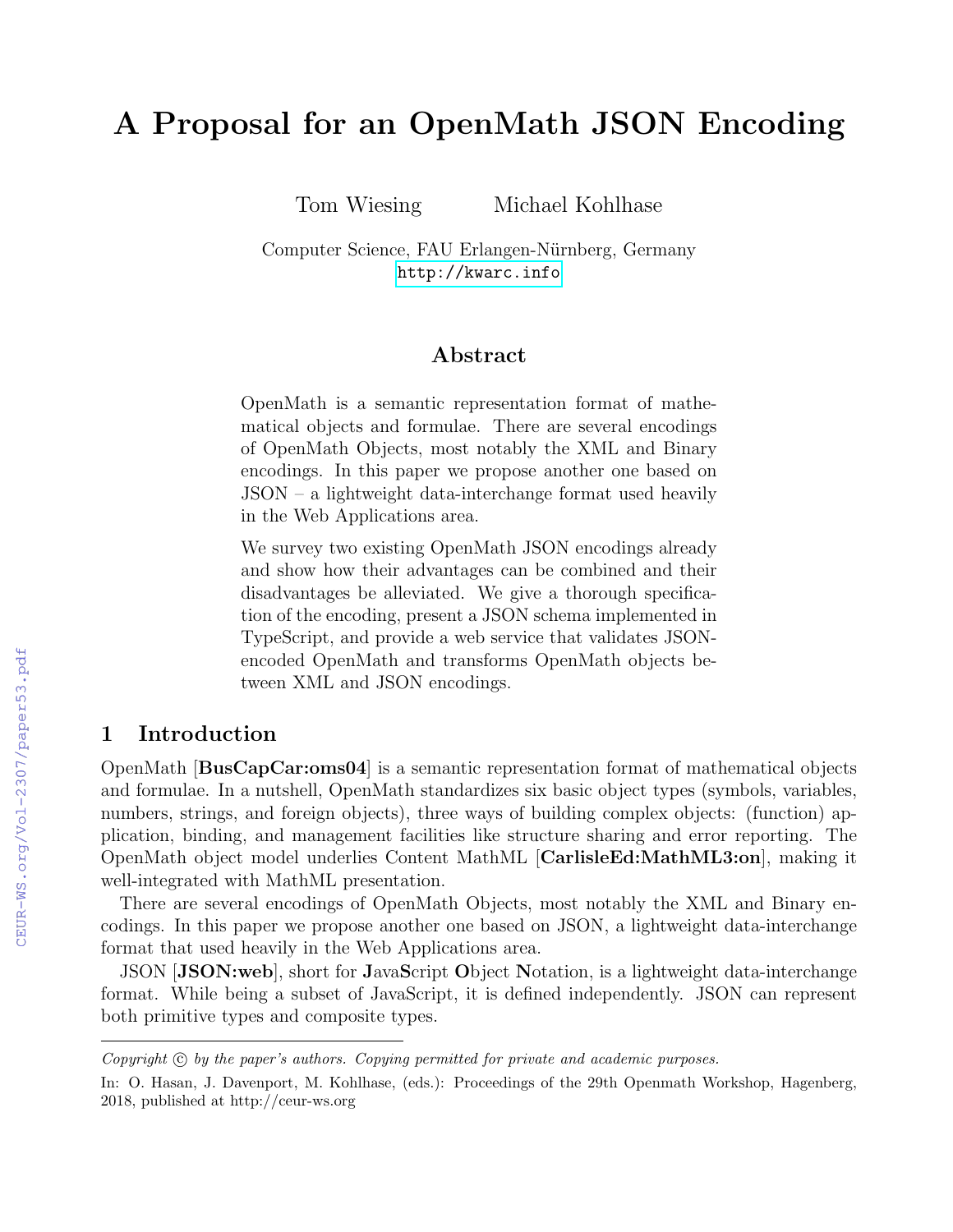Primitive JSON data types are strings (e.g. "Hello<sub>u</sub> world"), Numbers (e.g. 42 or 3.14159265), Booleans (true and false) and null. Composite JSON types are either (non-homogeneous) arrays (e.g. [1, "two", false]) or key-value pairs called objects (e.g. {"foo": "bar", "answer": 42}).

Constructs corresponding to JSON objects are found in most programming languages. Furthermore, the syntax is very simple; hence many languages have built-in facilities for translating their existing data structures to and from JSON. The use for an OpenMath JSON encoding is clear: It would enable easy use of OpenMath across many languages.

In the next Section we survey two existing OpenMath JSON encodings. Section [3](#page-3-0) proposes a new encoding that combines the advantages and alleviates their disadvantages. We give a thorough specification of the encoding, present a JSON schema implemented in TypeScript, and provide a web service that validates JSON-encoded OpenMath and transforms OpenMath objects between XML and JSON encodings. Section [5](#page-15-0) concludes the paper.

# 2 Existing JSON Encodings for OpenMath

There are existing approaches for encoding OpenMath as JSON. We will discuss two particular ones here.

XML as JSON

The JSONML standard [jsonml:webpage] allows generic encoding of arbitrary XML as JSON. This can easily be adapted to the case of OpenMath. To encode an OpenMath object as JSON, one first encodes it as XML and then makes use of JSONML in a second step. Using this method, the term  $plus(x, 5)$  would correspond to:

```
\Gamma"OMOBJ",
    {"xmlns":"http://www.openmath.org/OpenMath"},
    \Gamma"OMA",
         \Gamma"OMS",
             {"cd": "arith1", "name": "plus"}
         ],
         \Gamma"OMV",
             {"name": "x"}
         ],
         \Gamma"OMI",
             "5"
         ]
    ]
]
```
This translation has the advantage that it is near-trivial to translate between the XML and JSON encodings of OpenMath. It also has some disadvantages: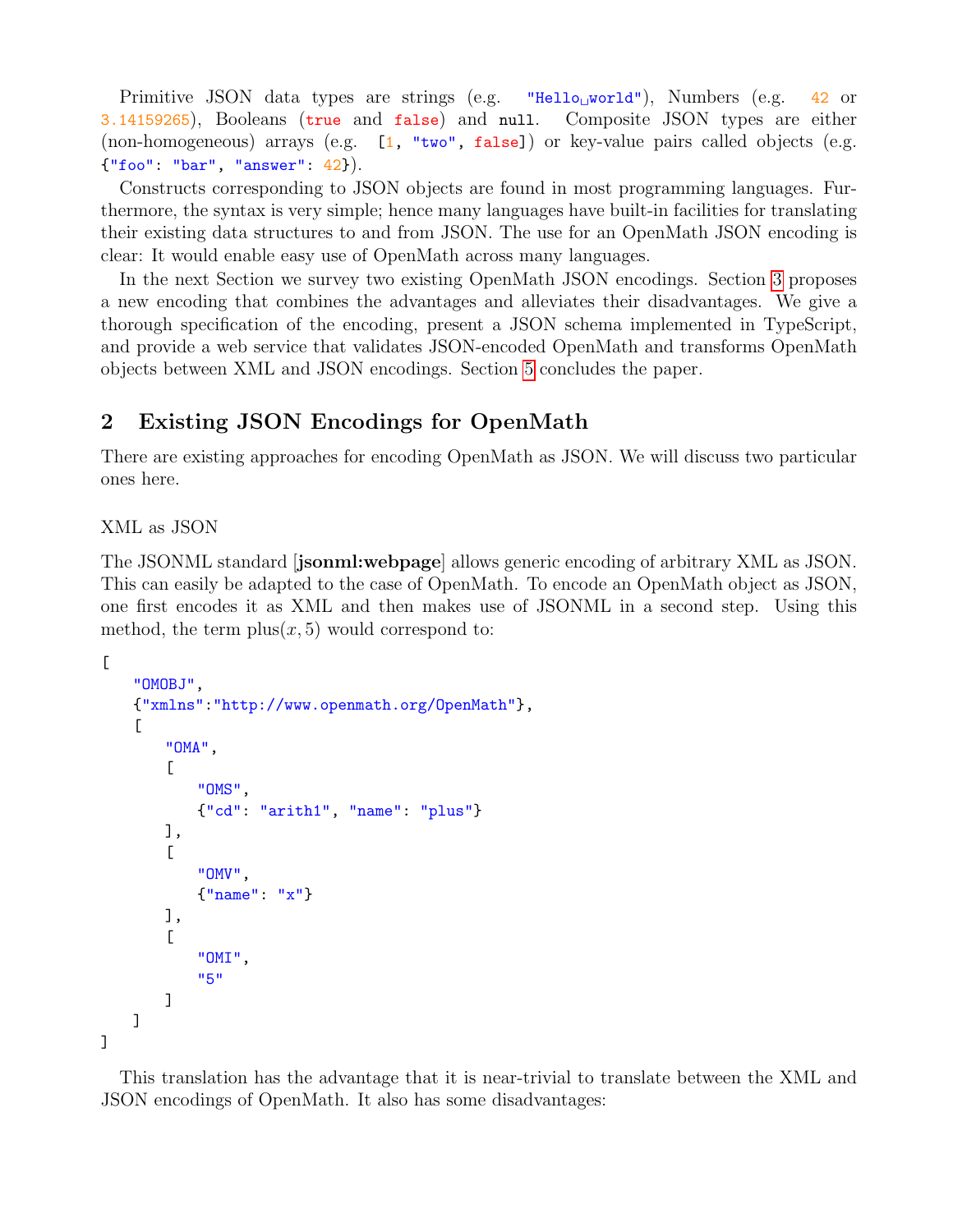- The encoding does not use the native JSON datatypes. One of the advantages of JSON is that it can encode most basic data types directly, without having to turn the data values into strings. To encode the floating point value 1e-10 (a valid JSON number literal) using the JSONML encoding, one can not directly place it into the result. Instead, one has to turn it into a string first. Despite many JSON implementations providing such a functionality, in practice this would require frequent translation between strings and high-level datatypes. This is not what JSON is intended for, instead the provided data types should be used.
- The awkwardness of some of the XML encoding remains. Due to the nature of XML the XML encoding sometimes needs to introduce elements that do not directly correspond to any OpenMath objects. For example, the OMATP element is used to encode a set of attribute / value pairs. This introduces unnecessary overhead into JSON, as an array of values could be used instead.
- Many languages use JSON-like structures to implement structured data types. Thus it stands to reason that an OpenMath JSON encoding should also provide a schema to allow languages to implement OpenMath easily. This is not the case for a JSONML encoding.

#### OpenMath-JS

The openmath-js [openmathjs:webpage] encoding takes a different approach. It is an (incomplete) implementation of OpenMath in JavaScript and was developed by Nathan Carter for use with Lurch [CarterMonks:OM:CICM-WS-WiP2013] on the web. It is written in literate coffee script, a derivative language of JavaScript.

In this encoding, the term  $plus(x, 5)$  would correspond to:

```
{
   "t":"a",
   "c": [
      {
         "t":"sy",
         "cd":"arith1",
         "n":"plus"
      },
      {
         "t":"v",
         "n":"x"
      },
      {
         "t":"i",
         "v":"5"
      }
   ]
}
```
This encoding solves some of the disadvantages of the JSONML encoding, however it still has some drawbacks:

• It was written as a JavaScript, not JSON, encoding. The existing library provides JavaScript functions to encode OpenMath objects. However, the resulting JSON has only minimal names. This makes it difficult for humans to read and write directly.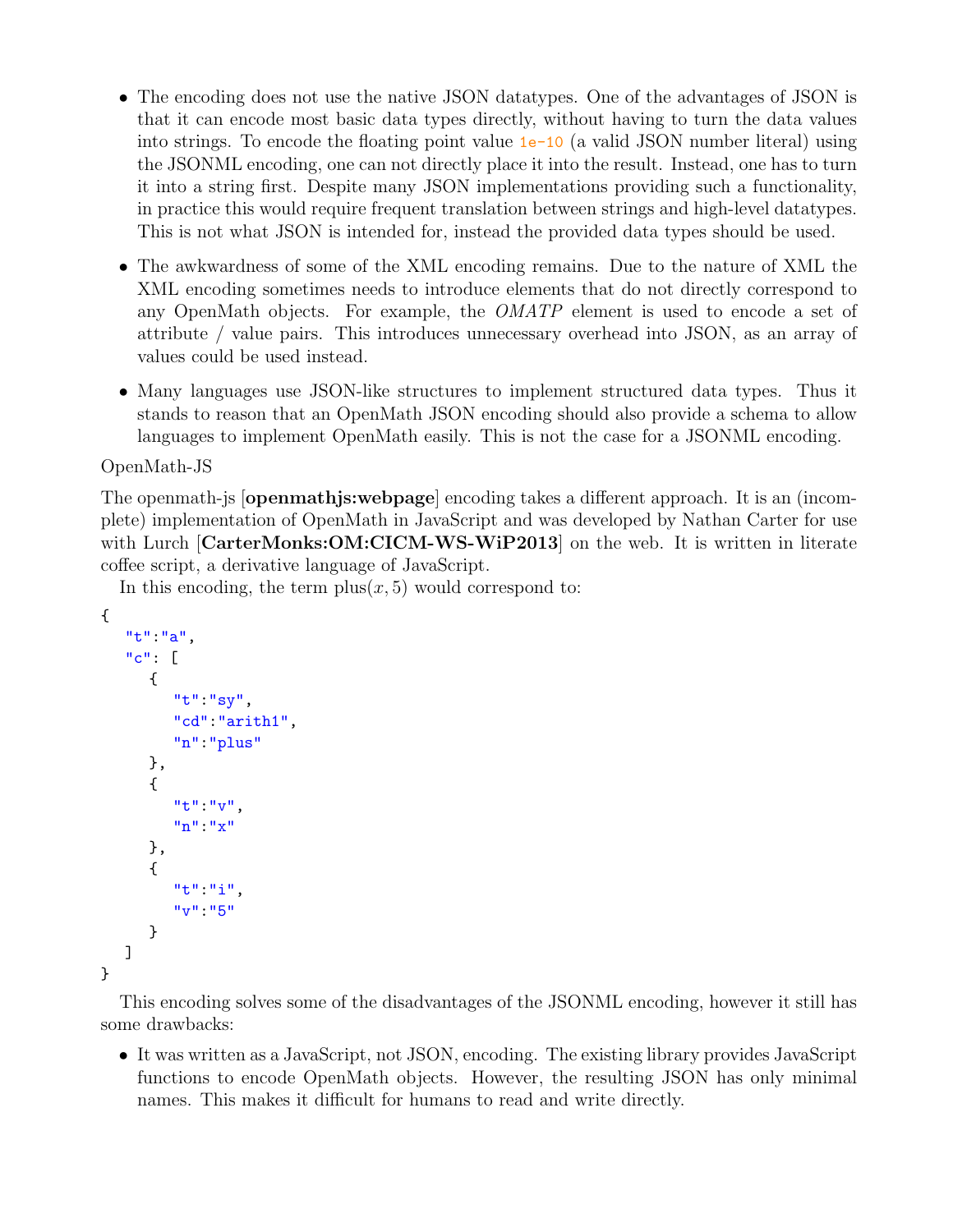• No formal schema exists, like in the JSONML encoding.

### <span id="page-3-0"></span>3 The OpenMath-JSON encoding

Given the disadvantages with the existing encodings we propose a new one that combines the advantages and alleviates the problems. In particular, the new encoding should be close to the OpenMath XML encoding, and at the same time make use of native JSON concepts.

Furthermore, we want to formalize this encoding by providing a JSON schema for easy validation, which is not achieved by any existing approach.

Concretely, we will use JSON Schema [handrewsjsonschema:18]. This defines a vocabulary allowing us to validate and annotate JSON documents. Additionally, tools for programatic verification exist in many languages.

Unfortunately, JSON schema is often tedious to read and write for humans. This is especially true when it comes to recursively defined data structures. OpenMath has many recursive structures. Instead of writing our encoding in JSON Schema directly, we decided to write the schema in a different language and then compile it to JSON Schema.

For this purpose, we decided to make use of TypeScript [typescript:webpage]. TypeScript is a language derived from JavaScript – TypeScript files are JavaScript plus type annotations. As such, it can be easily written and understood by humans. On top of TypeScript, we make use of a compiler [vega-ts-jscon-schema-generator:webpage] from TypeScript definitions into JSON Schema.

In general, objects in our encoding look similar to the following:

```
{
    "kind": "OMV",
    "id": "something",
    "name": "x"
}
```
The kind attribute specifies which kind of OpenMath object this is. These values correspond to the element names used in the XML encoding. This correspondence lays the foundations of easy translation between the two. In TypeScript this property is also referred to as a Type Guard, because it *guards* the type of object that is represented.

As in the XML encoding it is possible to make use of structure sharing. For this purpose the id attribute can be used. We will come back to this in more detail below, when we define to the OMR type.

In the following we will go over the details of our encoding. For this we will make use of a TypeScript-like syntax, that is easily readable. In our description we omit the id attribute, which can be added to any encoded object. The complete source code of our encoding – and details on how to use it – can be found on Github  $|URL:openmath>initial$ ; github.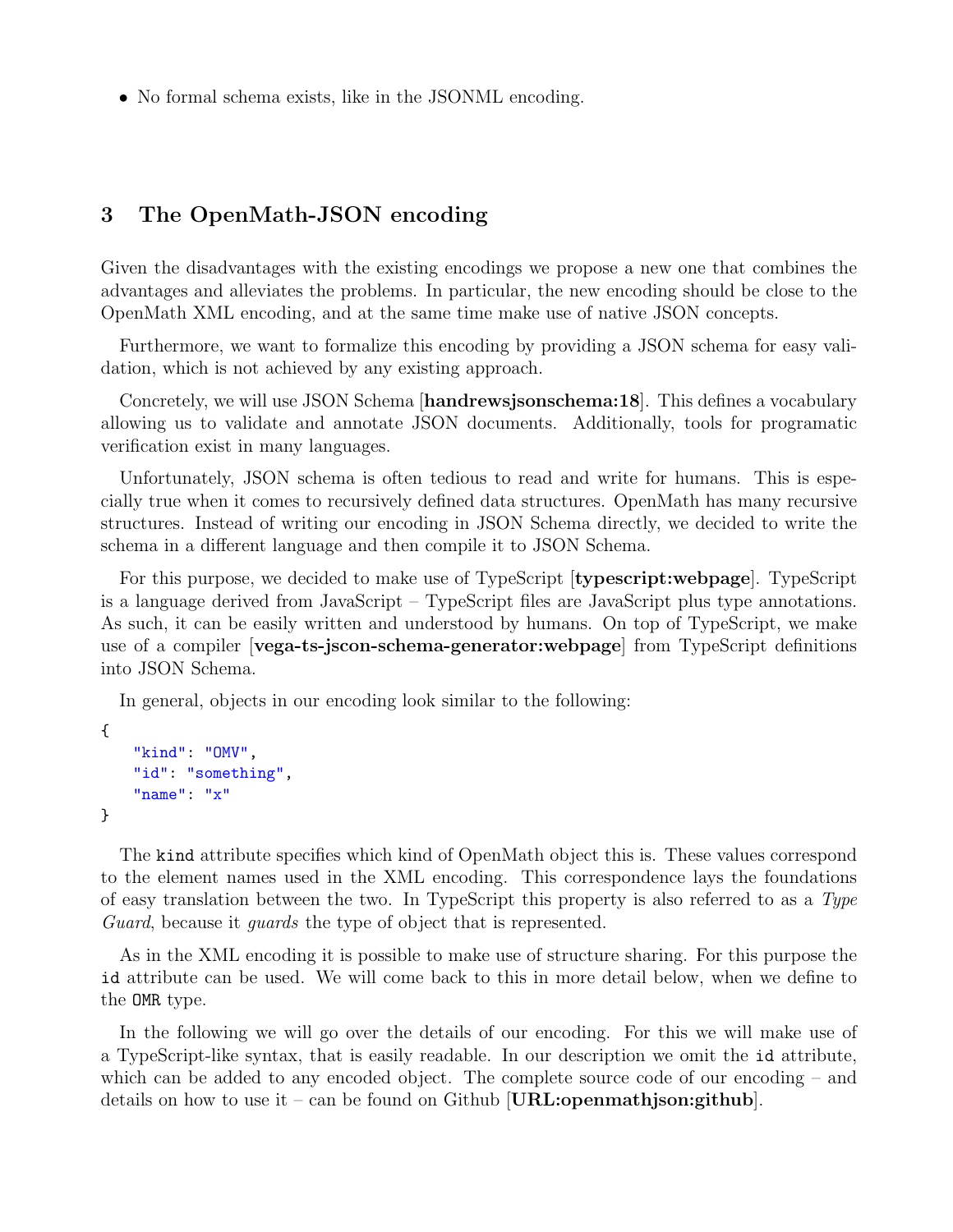#### 3.1 Object Constructor – OMOBJ

The OpenMath Object Constructor – OMOBJ – is defined as follows:

```
{
   "kind": "OMOBJ",
   /** optional version of openmath being used */
   "openmath"?: "2.0",
   /** the actual object */
   "object": omel /* any element */
}
```
Concretely, the integer 3 encapsulated in an object constructor using this encoding is as follows:

```
{
   "kind": "OMOBJ",
   "openmath": "2.0",
   "object": {
       "kind": "OMI",
       "integer": 3
   }
}
```
Let us have a look at this first example attribute for attribute.

The first attribute – kind – represents the type of OpenMath object in question. Notice that it occurs twice – once in the OMOBJ and a second time in the wrapped OMI. We will talk in detail about integer representation below, and hence only care about this first one.

The second attribute – openmath – is defined as optional by our schema. This indicates the version of OpenMath that is being used – "2.0" in our case.

The third and final attribute is the object attribute. This contains the wrapped object  $$ it is defined as of omel type. This type omel can contain any OpenMath object – concretely primitive objects (Symbols OMS, Variables OMV, Integers OMI, Floats OMF, Bytes OMB, Strings OMSTR), composite objects (Application OMA, Attribution OMATTR, Binding OMBIND) or Errors OME and References OMR. In this particular case, we just have the integer 3.

#### 3.2 Symbols – OMS

An OpenMath Symbol is encoded as follows:

```
{
   "kind": "OMS",
   /** the base for the cd, optional */
   "cdbase"?: uri, /* any valid URI */,
   /** content dictonary the symbol is in, any name */
   "cd": name,
   /** name of the symbol */
   "name": name /* any valid symbol name */
}
```
Notice the uri and name types in the definition. These are not directly JSON types. We define the uri type to be a any JSON string that represents a valid URI. Similarly, we define the name type to be any JSON string that represents a valid symbol name.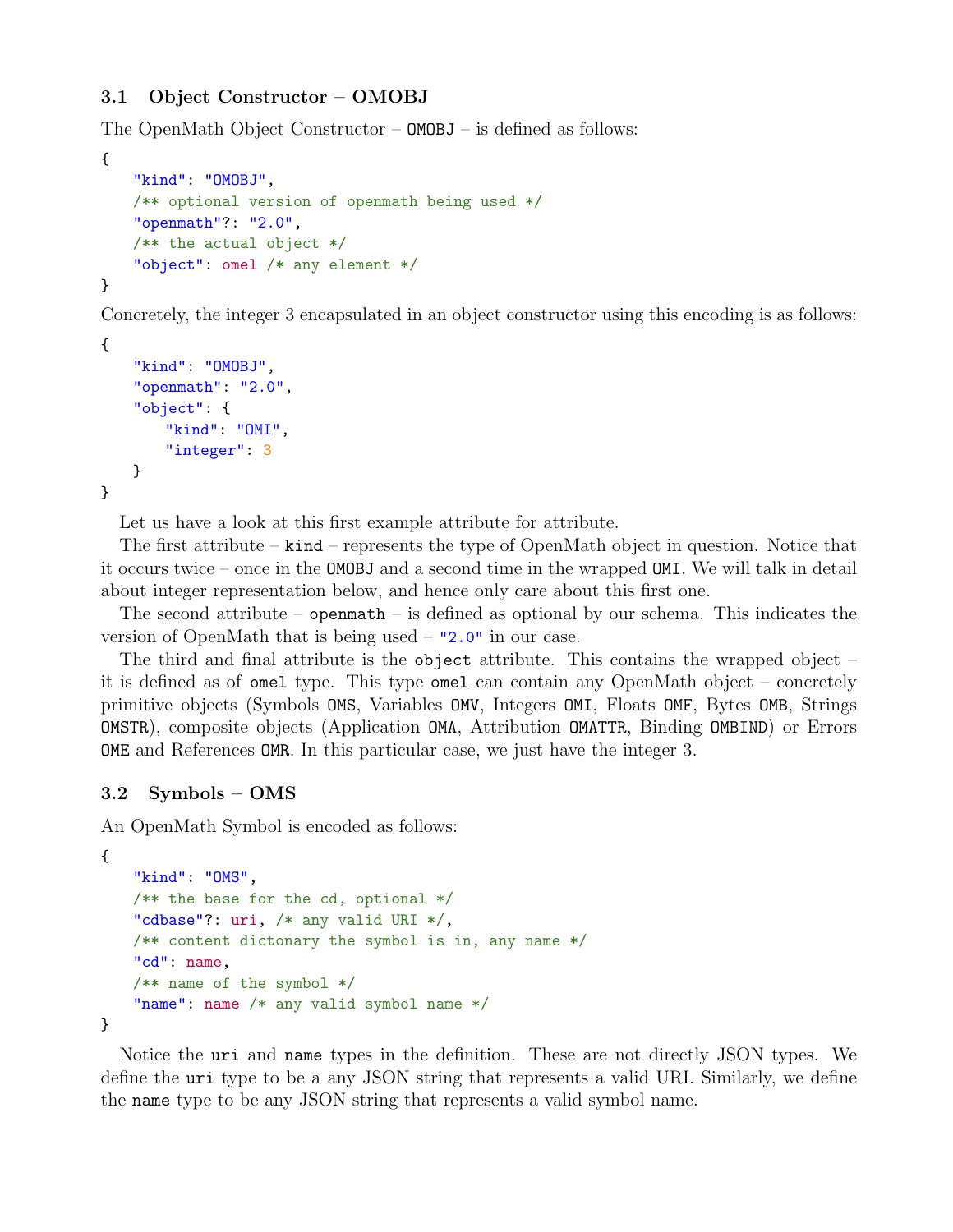For example to encode the sin symbol from the transc1 CD:

```
{
    "kind": "OMS",
    "cd": "transc1",
    "name": "sin"
}
```
### 3.3 Variables – OMV

An OpenMath Variable is encoded as follows:

```
{
   "kind": "OMV",
   /** name of the variable */
   "name": name
}
```
We again make use of the name type here. For example to encode a variable  $x$ :

```
{
    "kind": "OMV",
   "name": "x"
}
```
#### 3.4 Integers – OMI

Unlike the previous elements, our encoding allows integers to be encoded in three different ways. In particular, we define them as follows:

```
{
   "kind": "OMI",
   //
   // exactly one of the following
   //
   /* any json integer */
   "integer": integer,
   /* any string matching \hat{--}?[0-9]+$ */
   "decimal": decimalInteger,
   /* any string matching \hat{i}-?x[0-9A-F]+.$ */
   "hexadecimal": hexInteger
}
```
We allow integers to be represented as one of the following:

JSON Integers Representing an OpenMath Integer as a JSON integer allows making use of datatypes that JSON offers. This was one of the goals we wanted to achieve with our encoding.

JSON has no integer type in and of itself – it only provides a number type. To work around this in our schema, we define a custom integer type by restricting the number type to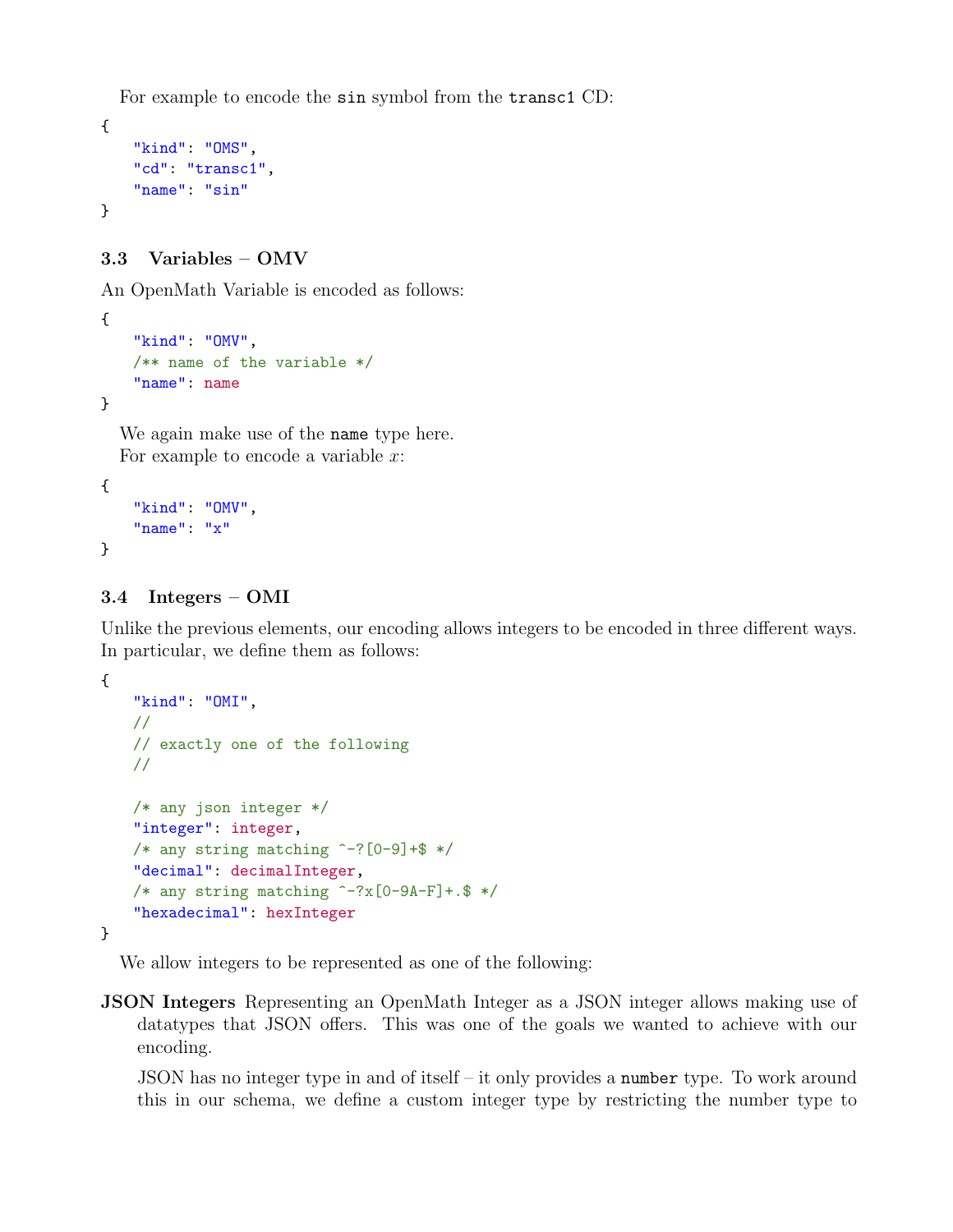integers.

OpenMath integers can be of arbitrary size. While the JSON specification does not limit the size of numbers, it also allows any implementation the freedom to pick some limit. Thus this representation only work well for reasonably sized integers. But for larger numbers, the other two variants should be used.

- Decimal Strings A second way to encode an OpenMath Integer is to make use of the straightforward decimal string encoding. This is any string consisting only of digits (and potentially having a minus sign in the case of a negative integer).
- Hexademical String We can allow to encode an OpenMath Integer as a hexadecimal integer. To make this different from decimally encoded integers, we require a lower-case x to be placed before the string. This also has the advantage that this corresponds exactly to the XML encoding.

We can thus encode the integer  $-120$  in three different ways:

```
• as a JSON integer
  {
      "kind": "OMI",
      "integer": -120
  }
```
• as a decimal-encoded string

```
{
    "kind": "OMI",
    "decimal": "-120"
}
```
• as a hexadecimal-encoded string

```
{
   "kind": "OMI",
   "hexadecimal": "-x78"
}
```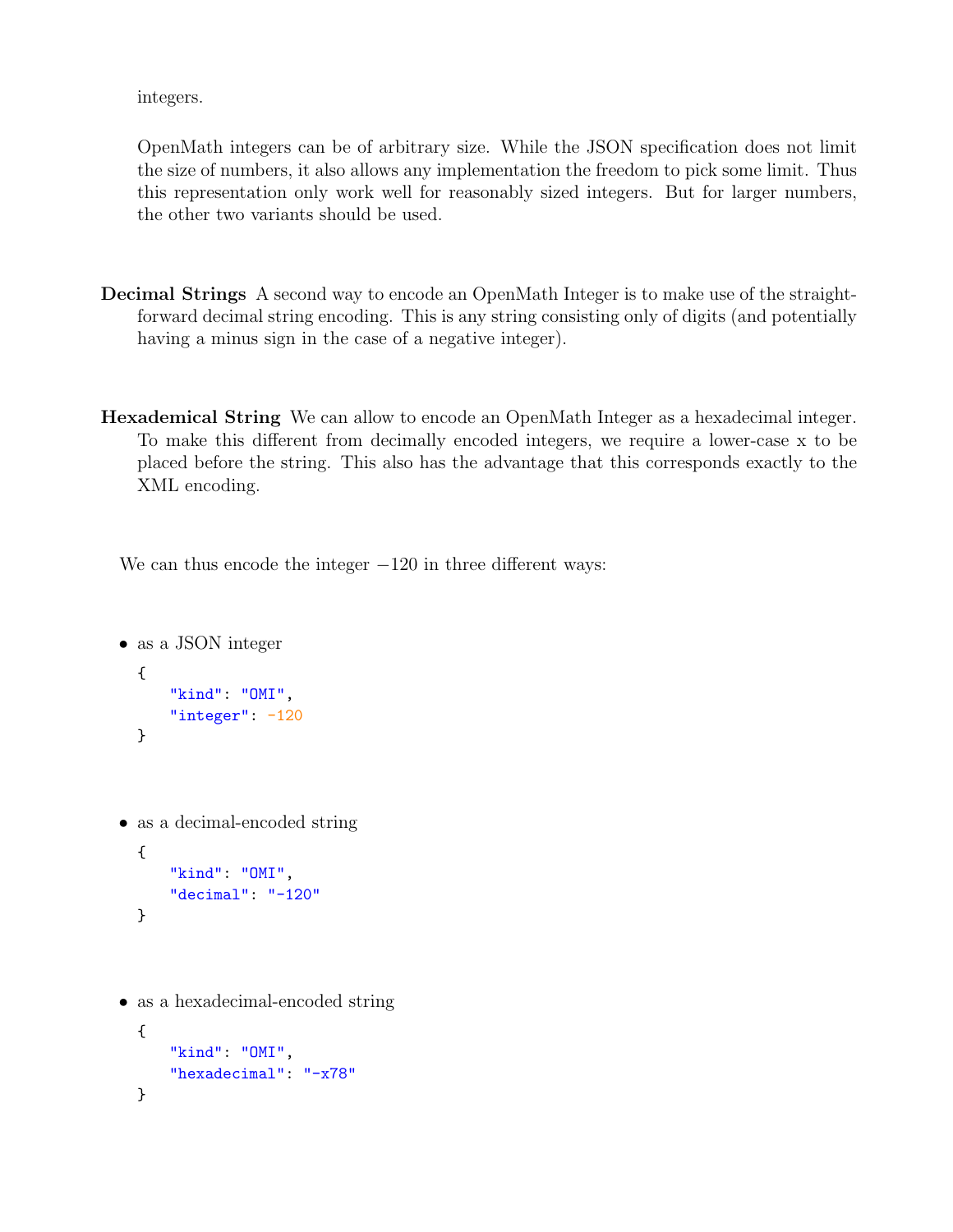Like integers, we allow floats to be encoded in three different ways:

```
{
   "kind": "OMF",
   //
   // exactly one of the following
   //
   /* any json number */
   "float": number,
   /* any string matching
       (-?)([0-9]+)?(\ . [0-9]+)?([eE](-?) [0-9]+)? */
   "decimal": decimalFloat,
   /* any string matching \hat{(-9A-F]}+\hat{)} */
   "hexadecimal": hexFloat
}
```
Here, the different cases work exactly like in the integer case.

We can represent a float either as a native JSON number, a string in decimal representation or a string in hexadecimal representation. Just like above, the string representations correspond to the ones allowed by the XML encoding.

For example the floating point number  $10^{-10}$  can be represented in three different ways:

```
• as a JSON float
  {
      "kind": "OMF",
      "float": 1e-10
  }
```
• as a decimal-encoded string

```
{
   "kind": "OMF",
   "decimal": "0.0000000001"
}
```
• as a hexadecimal-encoded string

```
{
   "kind": "OMF",
   "hexaecimal": "3DDB7CDFD9D7BDBB"
}
```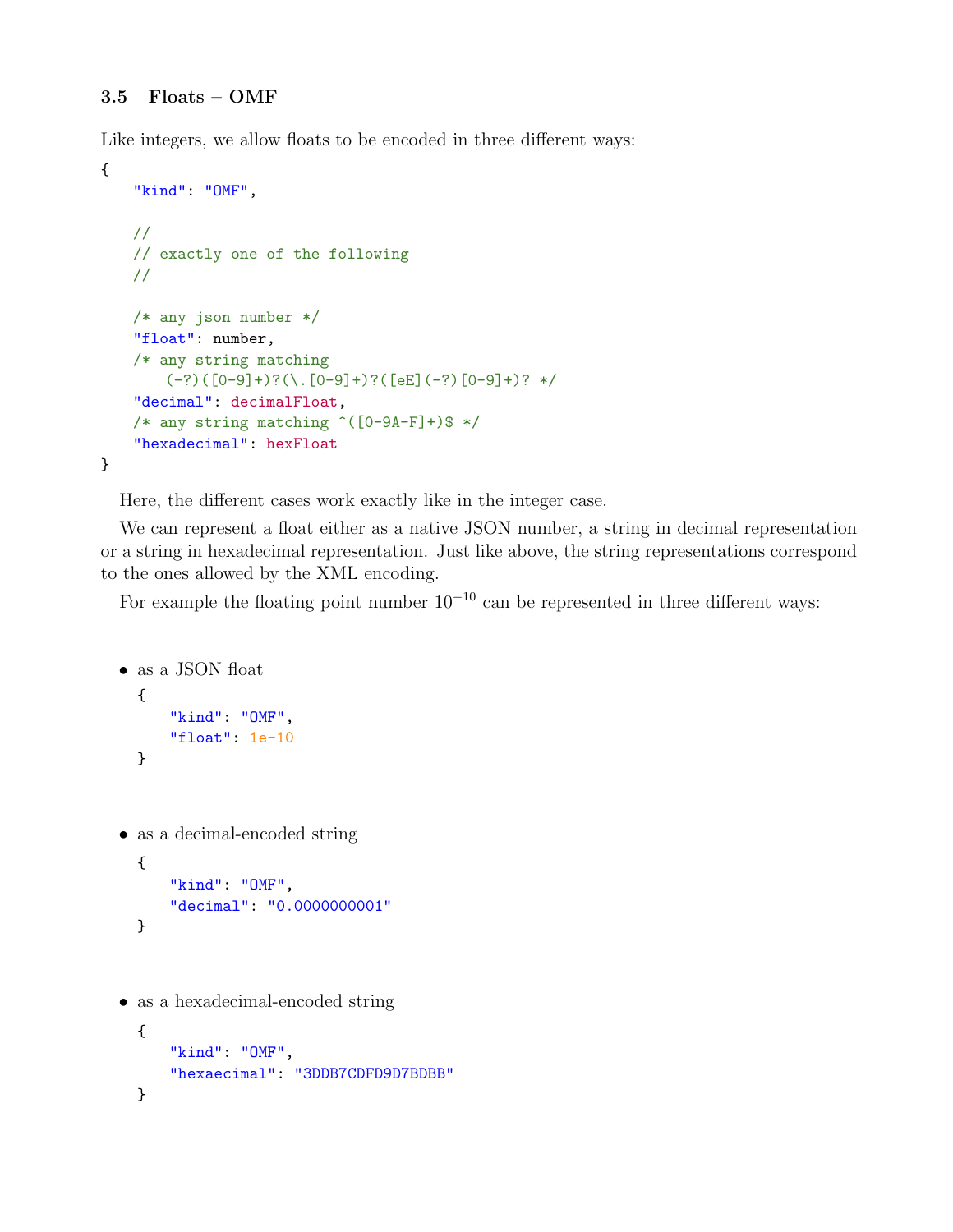#### 3.6 Bytes – OMB

Bytes can be encoded in two different ways:

```
{
   "kind": "OMB",
   //
   // exactly one of the following
   //
   /** an array of bytes
       where a byte is an integer from 0 to 255 */
   "bytes": byte[],
   /** a base64 encoded string */
   "base64": base64string
}
```
Array of bytes This encoding again makes use of JSON data structures – representing bytes as a concrete list of bytes. As the byte datatype does not exist directly in JSON, we represent a single byte as an integer between 0 and 255 (inclusive).

Base64 encoded string A base64-encoded string of bytes corresponds to the XML encoding.

For example we can encode the ascii bytes of the string hello world

```
• as a byte array
```

```
{
    "kind": "OMB",
   "bytes": [
       104, 101, 108, 108, 111, 32,
       119, 111, 114, 108, 100
   ]
}
```
• as a base 64-encoded string

```
{
   "kind": "OMB",
   "base64": "aGVsbG8gd29ybGQ="
}
```
#### 3.7 Strings – OMS

The encoding of strings is straightforward – we can make use of native JSON strings.

```
{
   "kind": "OMSTR",
   /** the string */
   "string": string
}
```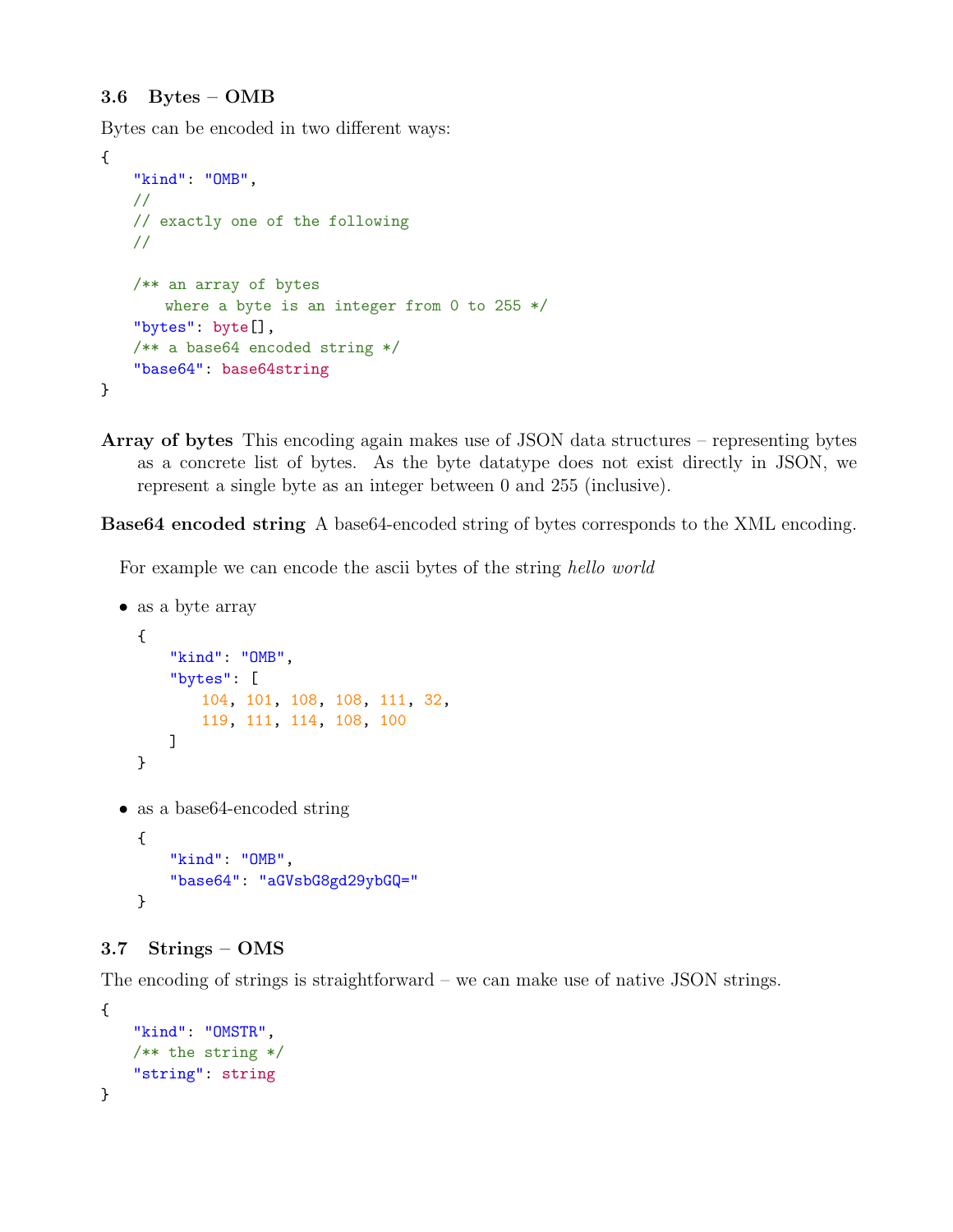Thus the string "Hello $\mu$ world" is encoded as follows:

```
{
   "kind": "OMSTR",
   "string": "Helloworld"
}
```
3.8 Applications – OMA

OpenMath Applications are encoded as follows:

```
{
   "kind": "OMA",
   /** the base for the cd, optional */
   "cdbase"?: uri,
   /** the term that is being applied */
   "applicant": omel,
   /** the arguments that the applicant
       is being applied to. Optional and
       assumed to be empty if omitted */
   "arguments"?: omel[]
}
```
Here we again make use of the already known omel and uri types.

For example when encoding  $sin(x)$  we get:

```
{
   "kind": "OMA",
   "applicant": {
       "kind": "OMS",
       "cd": "transc1",
       "name": "sin"
   },
   "arguments": [{
       "kind": "OMV",
       "name": "x"
   }]
}
```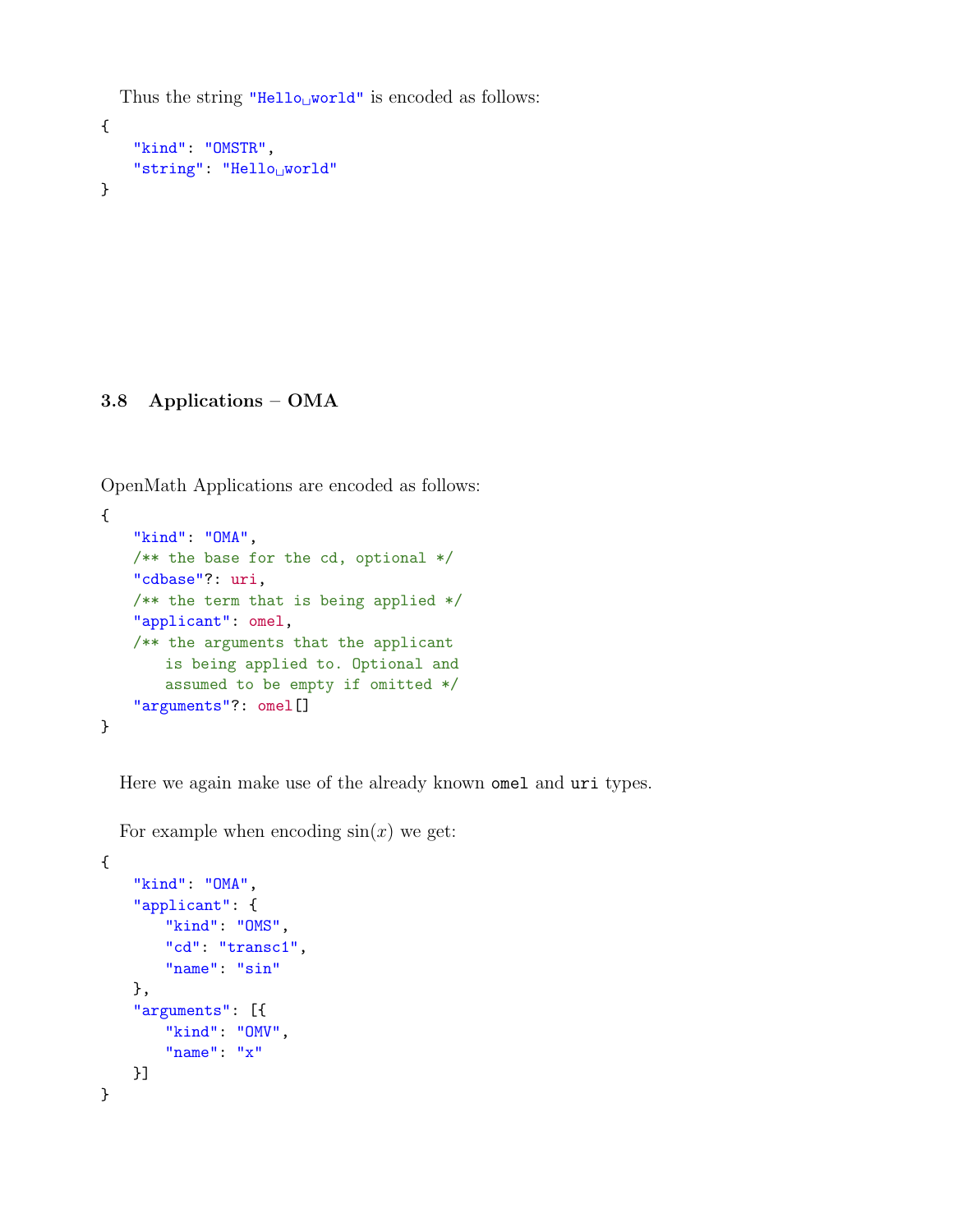#### 3.9 Attributions – OMATTR

OpenMath Attributions are encoded as follows:

```
{
   "kind": "OMATTR",
   /** the base for the cd, optional */
   "cdbase": uri,
   /** attributes attributed to this object, non-empty */
   "attributes": ([
       OMS, omel|OMFOREIGN
   ])[],
   /** object that is being attributed */
   "object": omel
}
```
Note that each attribute is represented as a pair of the name of the attribute and its corresponding value. This gives us the attributes property in the definiton above being an array of pairs. Here we have a somewhat significant derivation from the XML encoding. This introduced an extra element OMATP to represent the pairs – this is not necessary for our case.

As an example, to attribute a variable  $x$  as having real type:

```
{
   "kind": "OMATTR",
   "attributes": [
       \Gamma{ "kind": "OMS", "cd": "ecc", "name": "type" },
           { "kind": "OMS", "cd": "ecc", "name": "real" }
       ]
   ],
   "object": {
       "kind": "OMV",
       "name": "x"
   }
}
```
#### 3.10 Bindings – OMB

We encode bindings as:

```
{
   "kind": "OMBIND",
   /** the base for the cd, optional */
   "cdbase"?: uri,
   /** the binder being used */
   "binder": omel,
   /** the variables being bound, non-empty */
   "variables": (OMV | attvar)[],
   /** the object that is being bound */
   "object": omel
}
```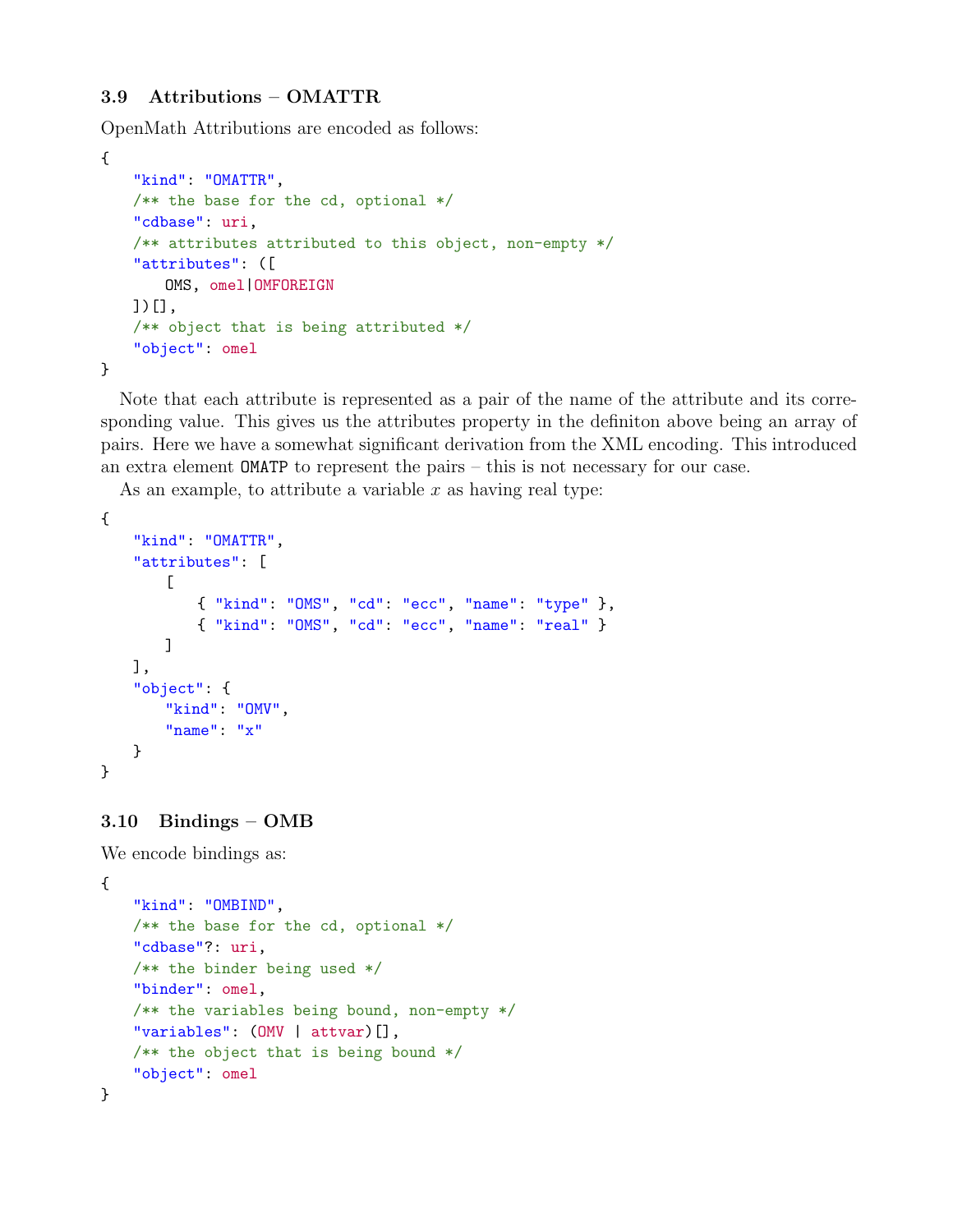Here, the variables property is defined as a non-empty array of

• a variable OMV, or

• an attributed variable (the type attvar), that is an OMATTR with the object being attributed being a variable.

```
For example to encode \lambda x \cdot \sin(x):
{
   "kind": "OMBIND",
   "binder":
       { "kind": "OMS", "cd": "fns1", "name": "lambda" },
   "variables": [
       { "kind": "OMV", "name": "x" }
   ],
   "object": {
       "kind": "OMA",
       "applicant":
           { "kind": "OMS", "cd": "transc1", "name": "sin" },
       "arguments": [
           { "kind": "OMV", "name": "x" }
       ]
   }
}
```
#### 3.11 Errors – OME

An OpenMath Error is encoded as follows:

```
{
   "kind": "OME",
   /** the error that has occured */
   "error": OMS,
   /** arguments to the error, optional */
   "arguments"?: (omel|OMFOREIGN)[]
}
```
For example, to annotate a division by zero error in  $x/0$ :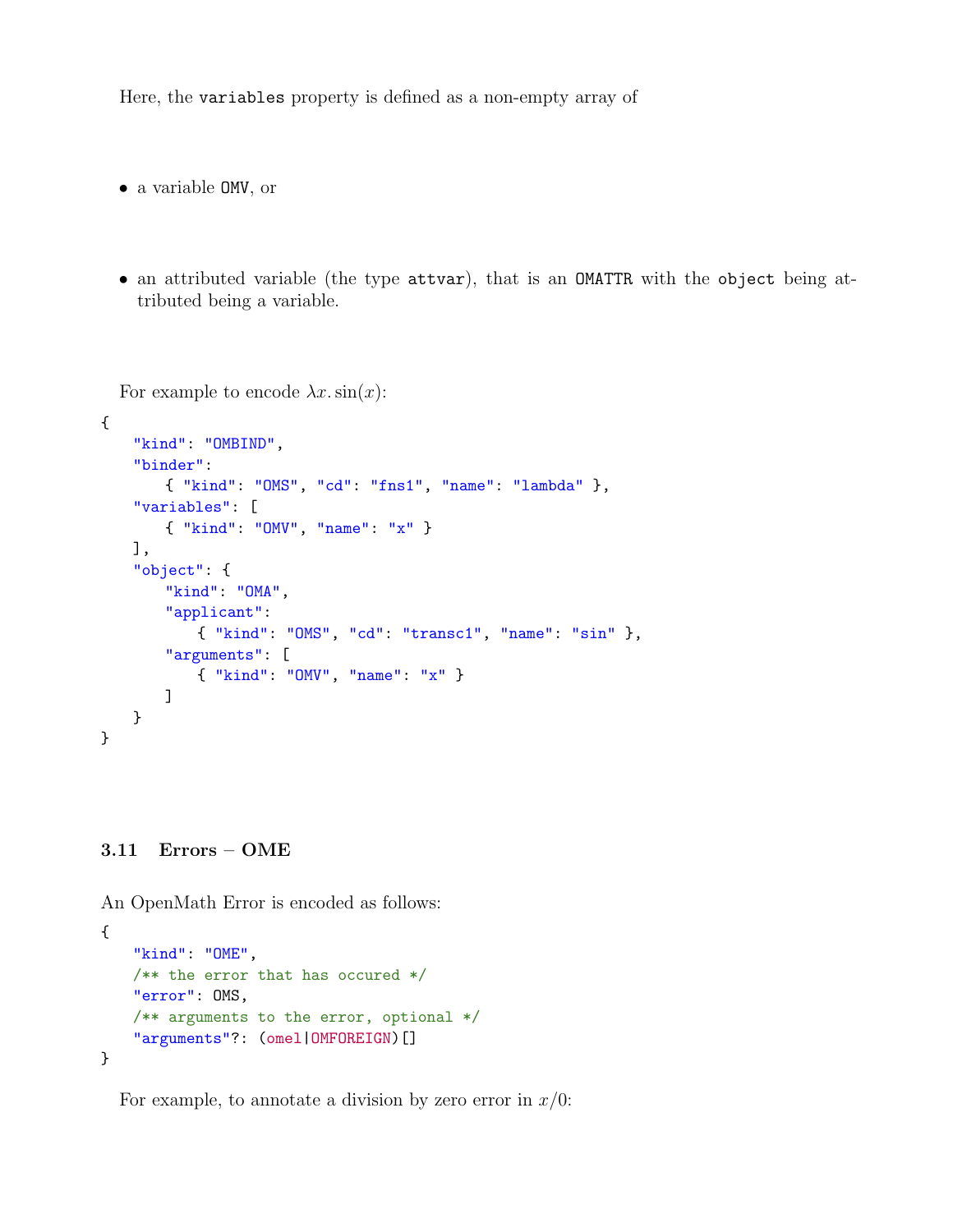```
{
   "kind": "OME",
   "error":
       { "kind": "OMS", "cd": "aritherror",
         "name": "DivisionByZero" },
   "arguments": [{
       "kind": "OMA",
       "applicant": { "kind": "OMS", "cd": "arith1",
                     "name": "divide" },
       "arguments": [
           { "kind": "OMV", "name": "x" },
           { "kind": "OMI", "integer": 0}
       ]
   }]
}
```
#### 3.12 Foreign Objects – OMFOREIGN

An OpenMath Foreign Object is an object that is not part of OpenMath. In JSON, we can encode one such object as follows:

```
{
   "kind": "OMFOREIGN",
   /** encoding of the foreign object, optional */
   "encoding"?: string,
   /** the foreign object */
   "foreign": any
}
```
By nature of being JSON, foreign objects inside the JSON encoding are obviously limited of being representable as JSON.

As a very simple example a LAT<sub>E</sub>X math term could be represented as:

```
{
    "kind": "OMFOREIGN",
    "encoding": "text/x-latex",
    "foreign": "$\sin(x)$"
}
```
#### 3.13 References – OMR

Finally, OpenMath References are represented as:

```
{
   "kind": "OMR"
   /** element that is being referenced */
   "href": uri
}
```
These can be used for structure sharing. Concretely, one can take any OpenMath object with an id attribute and refer to it in another place using the OMR object with an appropriate href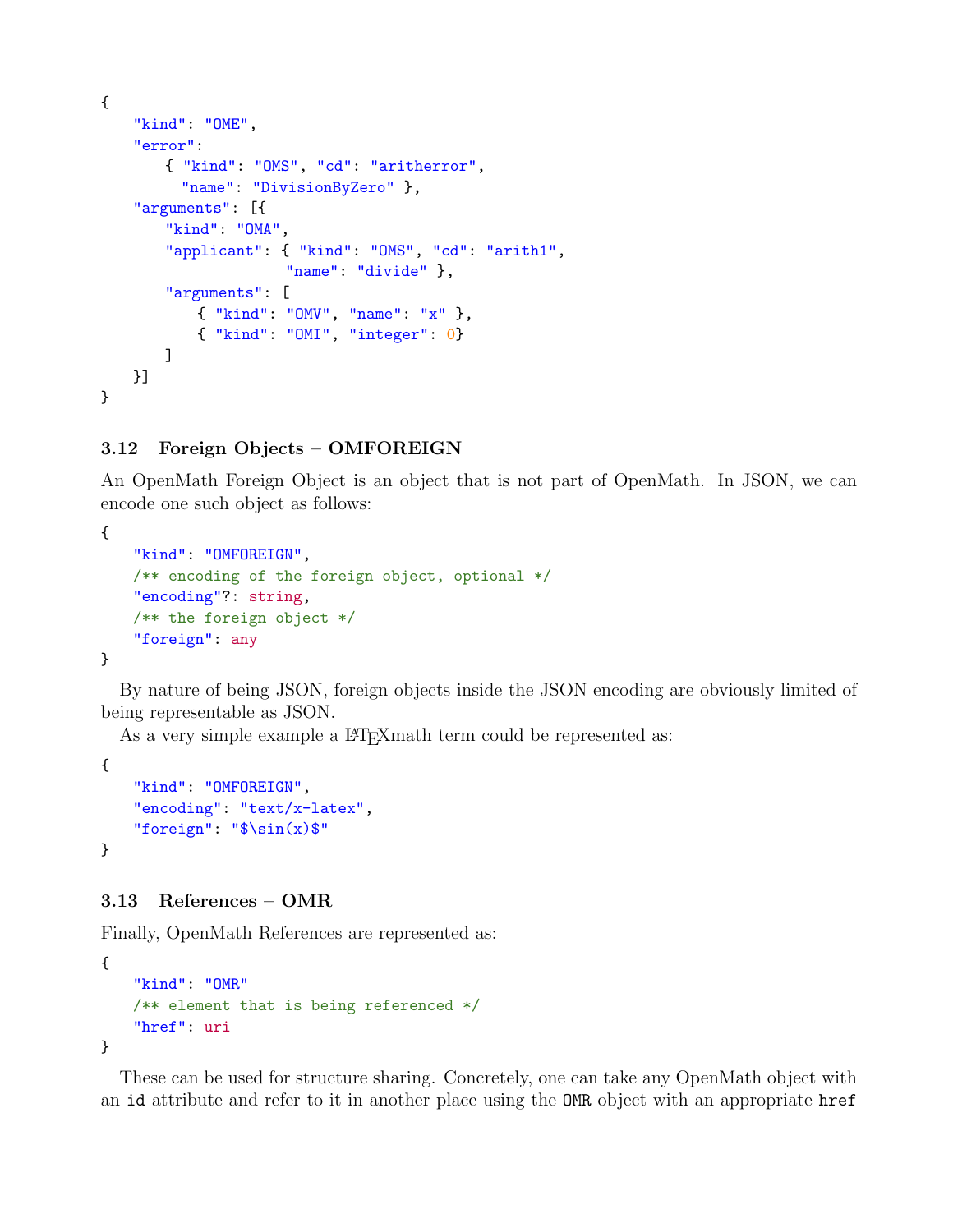attribute.

Consider as an example the term  $f(f(f(a, a), f(a, a)), f(f(a, a), f(a, a)))$ . Informally, we can write this as

$$
f(f(f(a,a),y),x)
$$

. In our encoding, this corresponds to

```
{
```
}

```
"kind": "OMOBJ",
"object": {
   "kind": "OMA",
   "applicant": { "kind": "OMV", "name": "f" },
   "arguments": [{
       "kind": "OMA", "id": "x",
       "applicant": { "kind": "OMV", "name": "f" },
       "arguments": [{
           "kind": "OMA", "id": "y",
           "applicant": { "kind": "OMV", "name": "f" },
           "arguments":
               [{ "kind": "OMV", "name": "a" },
               { "kind": "OMV", "name": "a" }]
       }, { "kind": "OMR", "href": "#y" }]
   }, {
       "kind": "OMR", "href": "#x"
   }]
}
```
# 4 A JSON Validation and XML/JSON Translation Web Service

To demonstrate our OpenMath-JSON encoding, we have created a web site which can be found at [openmathjson:web]. This site is implemented in TypeScript and encapsulated using a docker [docker:webpage] container. It serves three purposes:

Primarily, it serves as a presentation of the encoding, providing examples and documenting it's usage.

Secondly, it enables validation of OpenMath JSON objects. This can be seen in Figure [1.](#page-14-0) The user can enter some JSON, press the Validate JSON button, and receive immediate feedback if their JSON is a valid OpenMath object or not. In particular, the user can also see a detailed error message if their object is not valid OpenMath JSON.

This makes use of the OpenMath JSON schema, and validates the users' JSON using a generic JSON Schema Validator. Furthermore, this is also exposed using a REST API, enabling easy validation of OpenMath JSON in other applications.

Finally, it translates between XML and JSON encoded OpenMath objects. As for validation, the site enables the user to enter some JSON and be presented with some XML and vice-versa; see Figures [2](#page-14-1) and [3.](#page-15-1)

As we designed our encoding with this translatability goal in mind, the implementation of it was straight-forward. For programmatic access, translation and validation are also exposed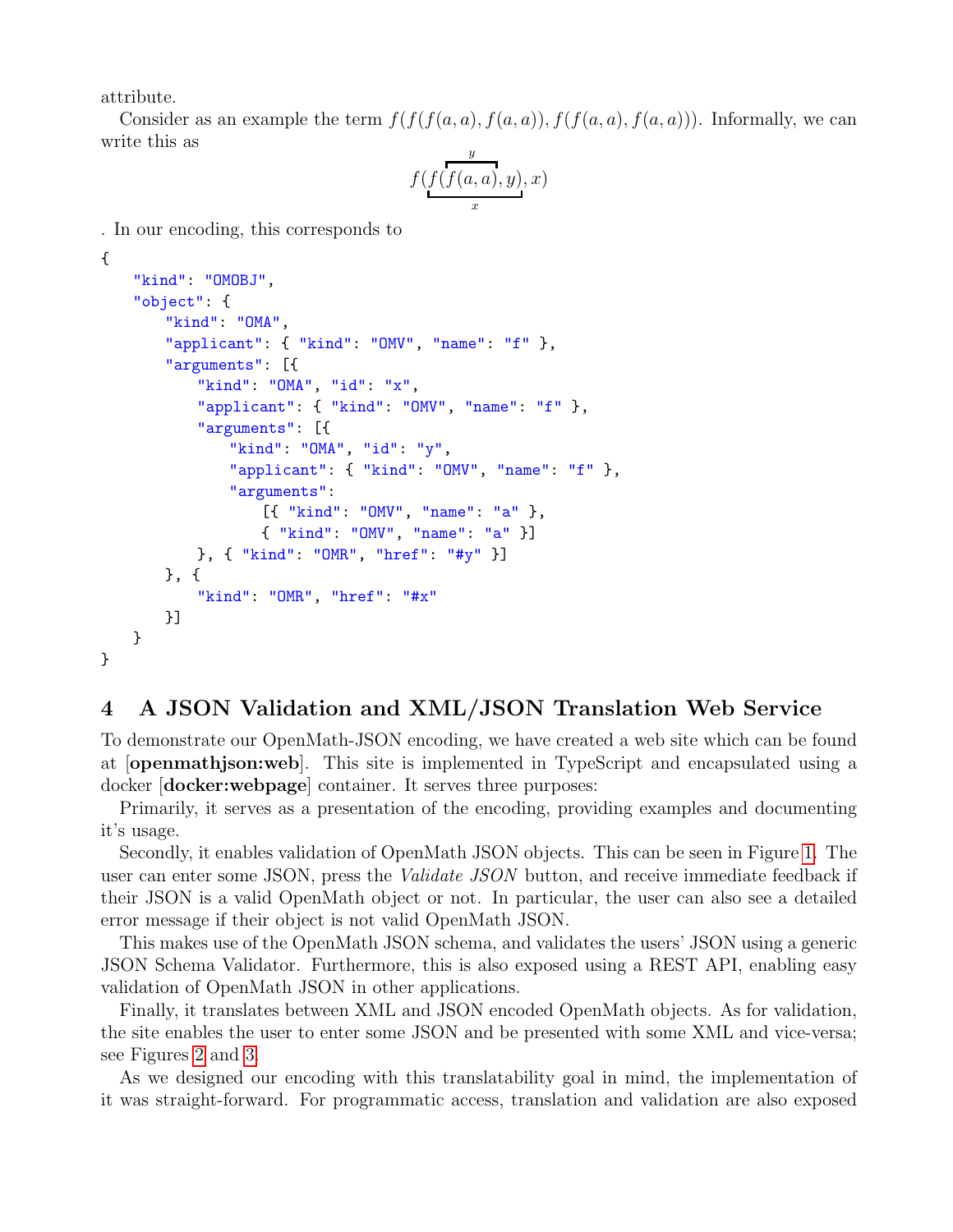| Live Demo                                                                                                                                    | <b>Using Schema</b>                                  | <b>REST API</b> |
|----------------------------------------------------------------------------------------------------------------------------------------------|------------------------------------------------------|-----------------|
| "kind": "OMATTR",<br>"attributes": [<br>"kind": "OMS",<br>"cd": "ecc",<br>"name": "type"<br>"kind": "OMS",<br>"cd": "ecc",<br>"name": "real" | instance requires property "object"                  |                 |
| <b>OMATTR</b>                                                                                                                                | Validate JSON<br>instance requires property "object" |                 |

J.

<span id="page-14-0"></span>Figure 1: Interface for validating an OpenMath object.

| ٠<br>Demo                                                                                                                                                                                                                                                                | <b>REST API</b>                                                                                                                                                                 |
|--------------------------------------------------------------------------------------------------------------------------------------------------------------------------------------------------------------------------------------------------------------------------|---------------------------------------------------------------------------------------------------------------------------------------------------------------------------------|
| <omattr<br>xmlns="http://www.openmath.org/OpenMath"&gt;<br/><omatp><br/><oms cd="ecc" name="type"></oms><br/><oms cd="ecc" name="real"></oms><br/><math>&lt;</math>/OMATP&gt;<br/><omv name="x"></omv><br/><math>&lt;</math>/OMATTR<math>&gt;</math></omatp></omattr<br> | $\mathbf{K}$<br>"kind": "OMS",<br>"cd": "ecc",<br>"name": "type"<br>ł,<br>"kind": "OMS",<br>"cd": "ecc",<br>"name": "real"<br>ъ<br>"object": {<br>"kind": "OMV",<br>"name": "x" |
| Convert from XML to JSON                                                                                                                                                                                                                                                 | Converted successfully                                                                                                                                                          |

<span id="page-14-1"></span>Figure 2: Interface for converting OpenMath XML to JSON.